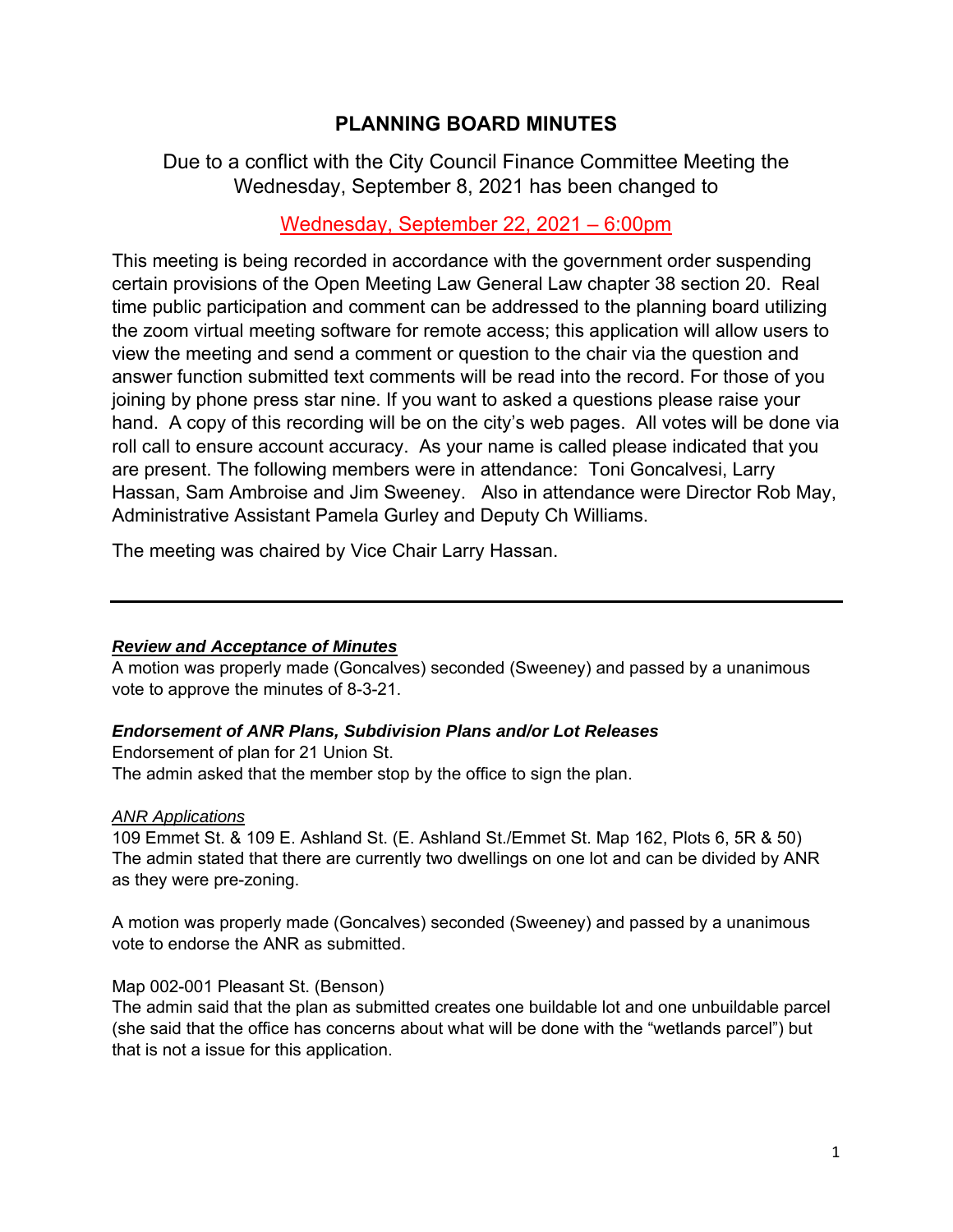A motion was properly made (Goncalves) seconded (Ambroise) and passed by a unanimous vote to endorse the ANR as submitted.

*Lot Releases* 

N/A

### *Street Acceptances*

A motion was properly made (Goncalves) seconded (Ambroise) and passed by a unanimous vote to recommend the acceptance of Sheridan St. favorably.

 $\mathcal{L}_\text{max}$  and  $\mathcal{L}_\text{max}$  and  $\mathcal{L}_\text{max}$  and  $\mathcal{L}_\text{max}$  and  $\mathcal{L}_\text{max}$  and  $\mathcal{L}_\text{max}$ 

 $\mathcal{L}_\text{max}$  and  $\mathcal{L}_\text{max}$  and  $\mathcal{L}_\text{max}$  and  $\mathcal{L}_\text{max}$  and  $\mathcal{L}_\text{max}$  and  $\mathcal{L}_\text{max}$ 

1. Permission to Return to the ZBA Property: 49 Keswick Road ZBA Denial: 1-12-21 Applicant: David Cruise/Curley & Hansen

Bill Self (said he is representing Cruise Properties who is looking to purchase this property). He said that the original proposal was to create three lots; the revised plan shows only two lots; one lot with the original home and a proposed second lot that would front on Marsdon; he said they are meeting setbacks for both lots but will need a variance on frontage, area and lot width and through lots.

Larry Hassan said that since the ZBA found no hardship last time they may have the same issue again; he asked what the substantial change was. Bill Self said that the owner has lived there 50 years and has to sell the property; he said its a large lot; all other lots are smaller; hardship is financial.

Sam Ambroise asked him to explain why this is a substantial change. Bill Self said that the original plan had three lots; the proposed lots were smaller than the other lots on the street; he said that the chance is one less lot and a more suitable configuration.

Larry Hassan said they would like to see the new home centered more in the lot. Rob May said that he is concerned that the lot could be further subdivided; if the home could be shifted to the middle of the lot there would be no ability to divide it further. Bill Self said that this configuration provides more privacy and maximum use; there will be a stockade fence along the rear property line. Toni Goncalves asked if centering the lot be considered a substantial chance. The director said it is the discretion of the board, but noted that the ZBA found no hardship, nothing about the property warranted a variance.

Attorney Matthew Costa said that the primary issue at ZBA was the size of lots and that the plan required a rear yard variance; he said focus was on the size of lots; he said this is a very different plan and would like to chance to present the new plan to the ZBA.

Toni Gonsalves asked if they could condition an approval.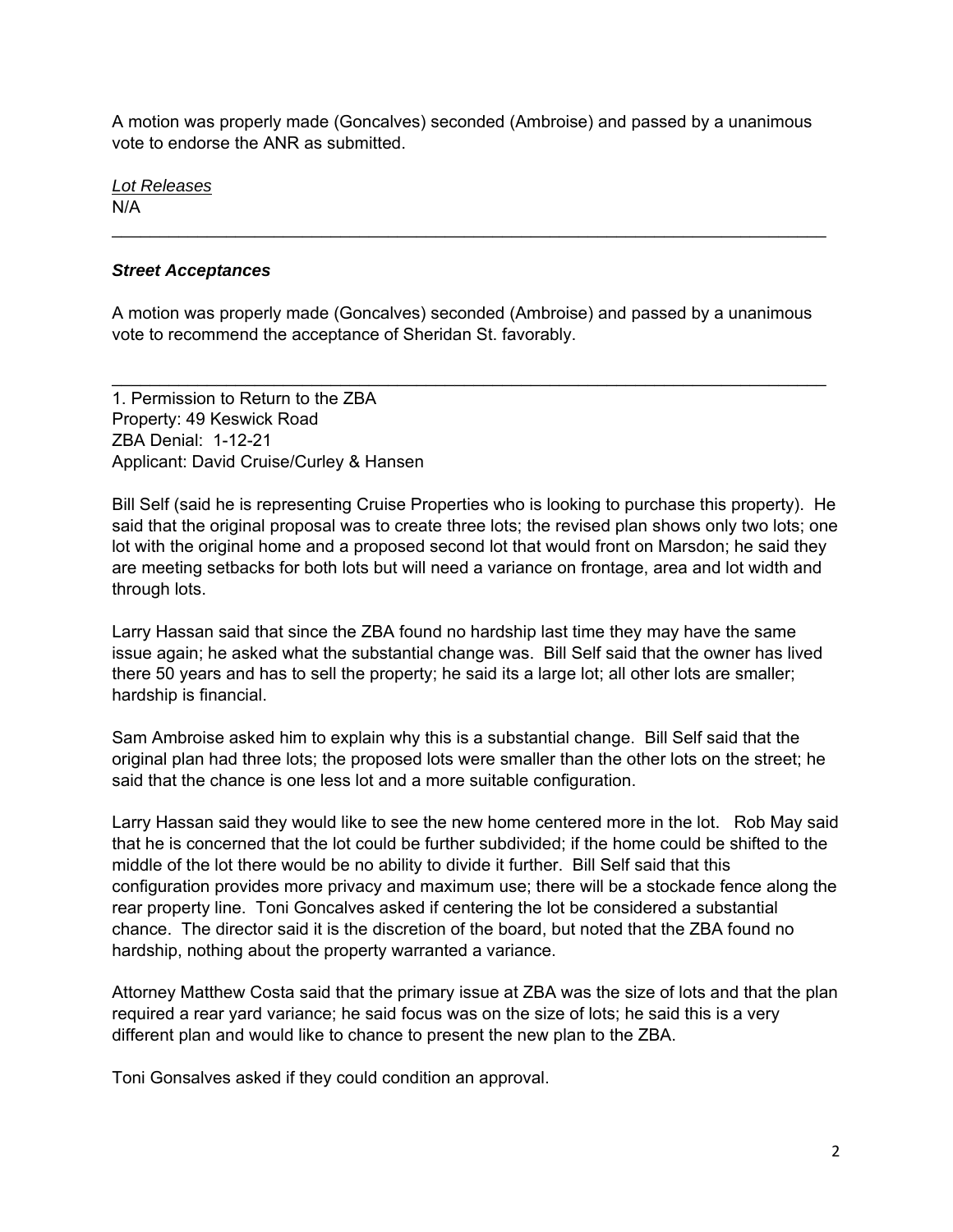The chair opened the hearing for public comment; Jamal Brathwaiteasked to be recorded in favor as did as well as a party on chat. There were no further comments.

A motion was properly made (Goncalves) to grant permission for return to the ZBA with the condition that there is a deed restriction that there is to be no further subdivision of this property. On the motion: Jim Sweeney asked why the proposed dwelling all the way to the left side and was told moving it would mean it needs additional relief (front and rear setback). Seconded (Sweeney) and passed by a unanimous vote.

2. Preliminary Subdivision Property: 49 Keswick Road Lots: 2 Representative/Applicant: David Cruise/Curley & Hansen

As the application for the preliminary was dealing with the above site the board felt they did not need any additional discussion.

A motion was properly made (Goncalves) seconded (Sweeney) and unanimously passed to allow the applicant to proceed to the definitive stage with the condition that there is to be a deed restriction that there is to be no further subdivision of this property.

3. Site Plan Approval Property: 787 Main Street Applicant: Adilson DePina (John Spink) Proposal: Commercial Addition

Attorney Scott Rubin said that this was before tech review in July; he said all outstanding items have been addressed; he said the dumpster has been relocated will be enclosed (they need a BOH waiver for dumpster); they added additional and improved the existing landscape; relocated a handicapped space and an infiltration area was added.

CouncillorSusan Nicastro said she was speaking in favor; she gave history of the property and said he worked with the City Council on licensing; she said a good businessperson and a credit to neighborhood.

Dep Ch Williams said that the MVR license had 16 spaces and he should reach out to the Councilor and modify theCouncil license only 14 spaces.

Sam Ambroise asked them to show the new greenspace locations and she was told the border on Tribou is a new landscape strip and the Main St. side will be mulched with shrubbery.

A motion was properly made (Sweeney) seconded (Goncalves) and unanimously passed to grant site plan approved with standard conditions.

4. Site Plan Approval Property: 340 Warren Avenue Applicant: John Andrade (JK Holmgren Engineering)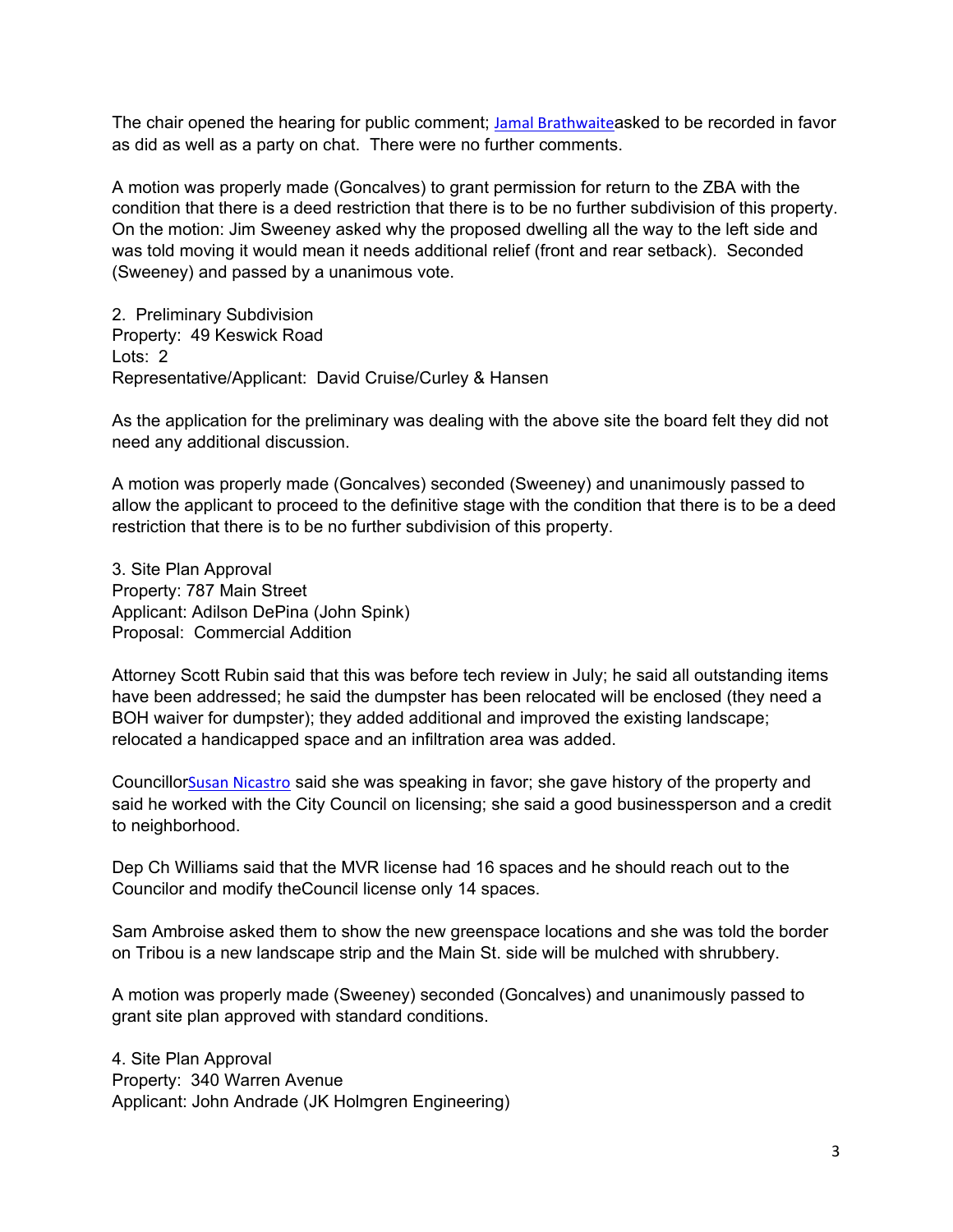#### Proposal: Mixed Use

Scott Faria said the building is located at the corner of Warren and Father Kenny Way; he said that the applicant is rehabbing the existing building and will be turning the second floor into four residential apartments; he said the applicant has made considerable improvements to the property; there will be 56 parking spaces. He said there is no no greenspace or drainage on site and that they will be installing drainage and considerable greenspace. They have addressed the comments made through tech review. He said that Cottage is a one way street and they were asked to widen the entrance and angle the entrance onto Cottage to allow for fire access. He said that this will benefit the neighborhood.

Larry Hassan noted that they were asked to mark the right side as delivery only; Scott Faria said he will make that change to the final plan.

Jamal Brathwaitesaid he was in favor as did Pacc Global (Jamal Gooding) and Michelle Henson .

Sam Ambroise said greenspace is important and asked what their plans were. Scott Faria said they are proposing lots of perimeter plantings and explained the locations.

A motion was properly made (Sweeney) seconded (Goncalves) and unanimously passed to grant site plan approved with standard conditions and the stipulation that the plan is marked to show the delivery area only location.

5. Definitive Subdivision Property: 50 Farrington Street Lots: 2 Applicant: Domingos Lopes Representative: JK Holmgren Engineering

Scott Faria said this is a proposed two lot subdivision; the preliminary was filed and received ZBA approval. He said that they still need to address the comments from the city engineer and are requesting a continuance to address the comments.

The ad min asked if they would sign the waiver and continuance form and Scott Faria said he would send it once back in the office.

A motion was properly made (Goncalves) and seconded (Sweeney) to continue to the November 3rd meeting. and

6. Definitive Subdivision Property: Map 16 Rt 188 Part of Pl 97 Pleasant Street Lots: 15 Applicant: CLM Development Representative: W Engineering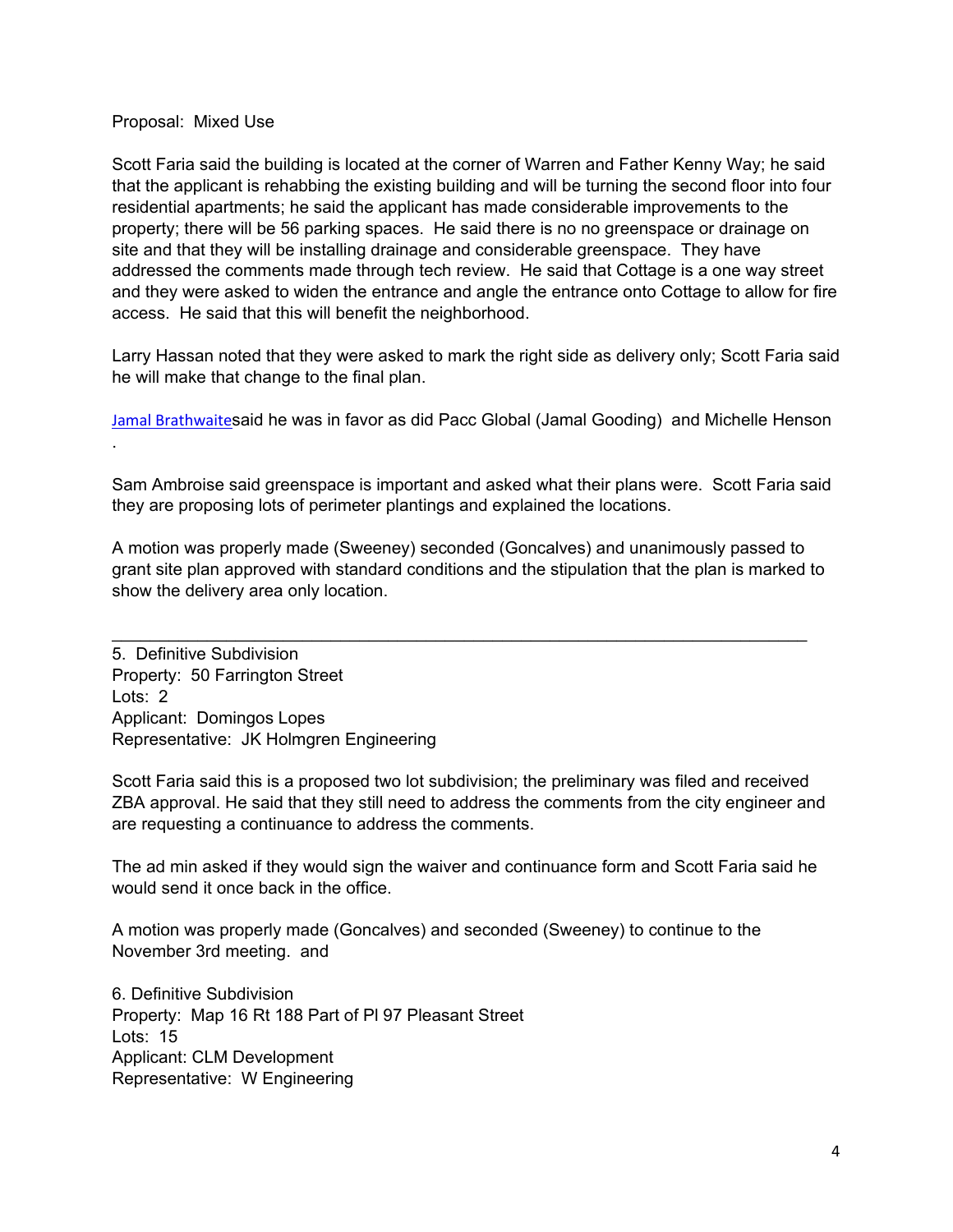James Burke said that the proposed 15 lot subdivision that meets frontage/zoning requirements however they are requesting a waivers for length of roadway. He said they have worked with the owner of the abutting subdivision to create an emergency access for public safety and one loop the water lines. He said they have received a letter of support from police and fire...they have no public safety concerns.

Evan Watson said they have modified the plan to 15 conforming lots and are in full compliance with the zoning regulations. He said the detention basin will handle all water and there is an access easement around basin; he said they are taking the drainage from the abutting subdivision into that basin and one proposed basin was eliminated and other was made larger; the easement is highlighted on the plan; he said that the easement for emergency access is around the existing stone wall; they have made all the outstanding changes and submitted them to Beta (not reviewed by this meeting); he said they added the access gravel road detail and it matches with the other project (Cypress); a residential sprinkler system will be installed to each home.

Attorney Burke said that the access road will be for emergency use only; he said they did not asked for a waiver for the fire alarm box and will submit a request.

Rob May asked what they are proposing at the end of Westbury Road. Evan Watson said that easements were placed on two properties and the cul de sac was built out; he said once the road is extended these would be removed and the easements removed and area returned to lawn; he is happy to make that a condition of approval. Attorney Burke said it is contained in the deeds and Mr. Macy will loam and seed for the homeowner; he said he will communicate with the homeowners about the easements.

Rob May said that the COB has no responsibility with the pumped sanitary sewer system.

Larry Hassan asked if they would be extending the homeowner driveway to meet road; Evan Williams said they will be taking care of that.

Larry Hassan noted for the record if a waiver is granted for length of roadway that this is not to be considered president setting by the board.

Sam Ambroise said that there should be no public safety concerns that should be brought to our attention as there is a letter from both police and fire letter. Public comments:

Joanne Zine asked if the emergency access will be a paved gated way and was told it will be a gravel way; Evan Watson said they can gate the entrance ...it will not be paved..it is truly an emergency access way; they will gate it off and give the keys to the fire department.

Lou (25 Westbury Road) said heavy equipment going through the area and that the beginning of Chilton is in rough shape; the condition of the road will only get worse and asked if there were any plans to improve Chilton Road. Evan Watson said there will be a construction yard type area at the east; he said they have to come down Westbury and that the construction access will be done first; construction workers can use the construct yard area to park. He said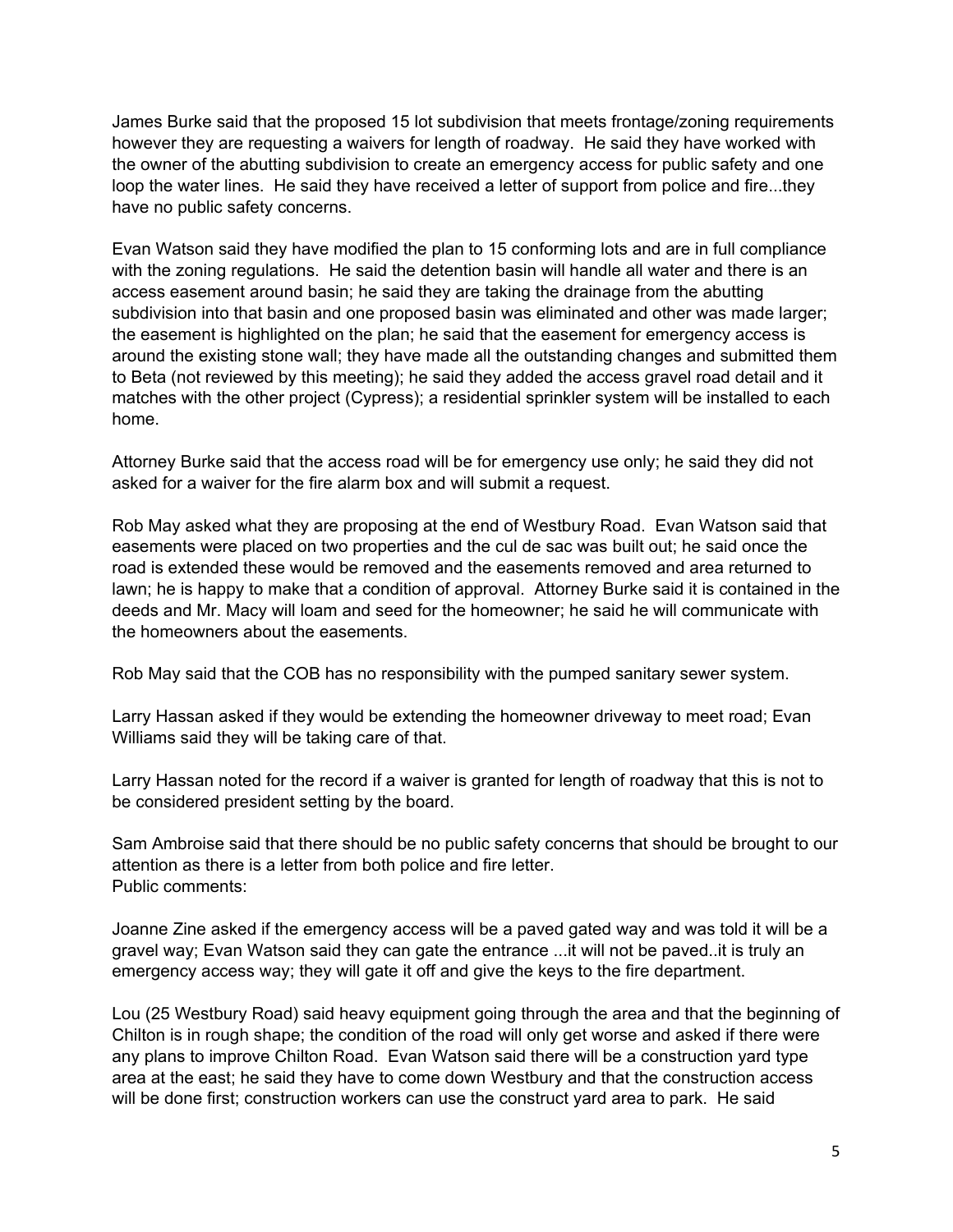Westbury was paved almost until Chilton; if the city wanted to repave Chilton he would suggest that the city do it after this work is done. He said that any damage to the road will be repaired...they are looking to be a good neighbor.

Rob May said although Chilton is a public way it was not built to city standards.

It was suggested that they contact the ward councilor.

Mrs. Franscois (Kelly Lane) said she is concerned about construction vehicles; she asked if the board could require the applicant to fix Chilton; she is concerned that buyers will want to see Chilton repaved ...she said they need to beautify the entrance; she asked when construction would be starting. Attorney Burke said they should go ahead and petition the city. Evan Watson said that the roadway construction would be six months...one construction season; he said they need to make sure construction works are aware they are in a neighborhood; they want to be good neighbors and are willing to put up signs in neighborhood.

Public hearing portion was closed.

A motion was properly made (Goncalves) seconded (Sweeney) and unanimously passed to grant approval of the definitive subdivision with standard conditions and the following special conditions:

The applicant has agreed to address the items in the BETA Group letter dated August 11, 2021 through the letter dated 8-30-21 from W Engineering and has agreed that the outstanding items are to be verified by BETA Group as addressed prior to signature of the plan by the Board. The cost of this review is at the applicant's expense.

The letter dated 6-16-21 from Police Chief M. Gomes and the 9-22-21 letter from Fire Deputy Chief Edward Williams are to be incorporated into any approval letter issued for this site.

Applicant has agreed that each home will include a residential fire sprinkler system.

The developer agrees not to clear with within 25 feet of the property lines to the homes along Westbury Road/Kelly Lane on lots 1-4 Loidie Lane.

None of the force main(s) or service connections should fall within the street layouts except at the area required for tie-in to the existing sewer.

The City of Brockton and its Department of Public Works bears no responsibility for the care, maintenance, repair or replacement of the private sewer system, including, but not limited to, force mains, pump chambers, pumps, electrical connections, service connections, etc.

 All service connections are to be minimum one (1) inch *copper.* The City of Brockton and its Department of Public Works minimum standards require that ALL water mains within the street layout be no less than eight (8) inch Ductile Iron. All hydrants must be "Brockton Standard" connected to the main via a gated six (6) inch Ductile Iron connection.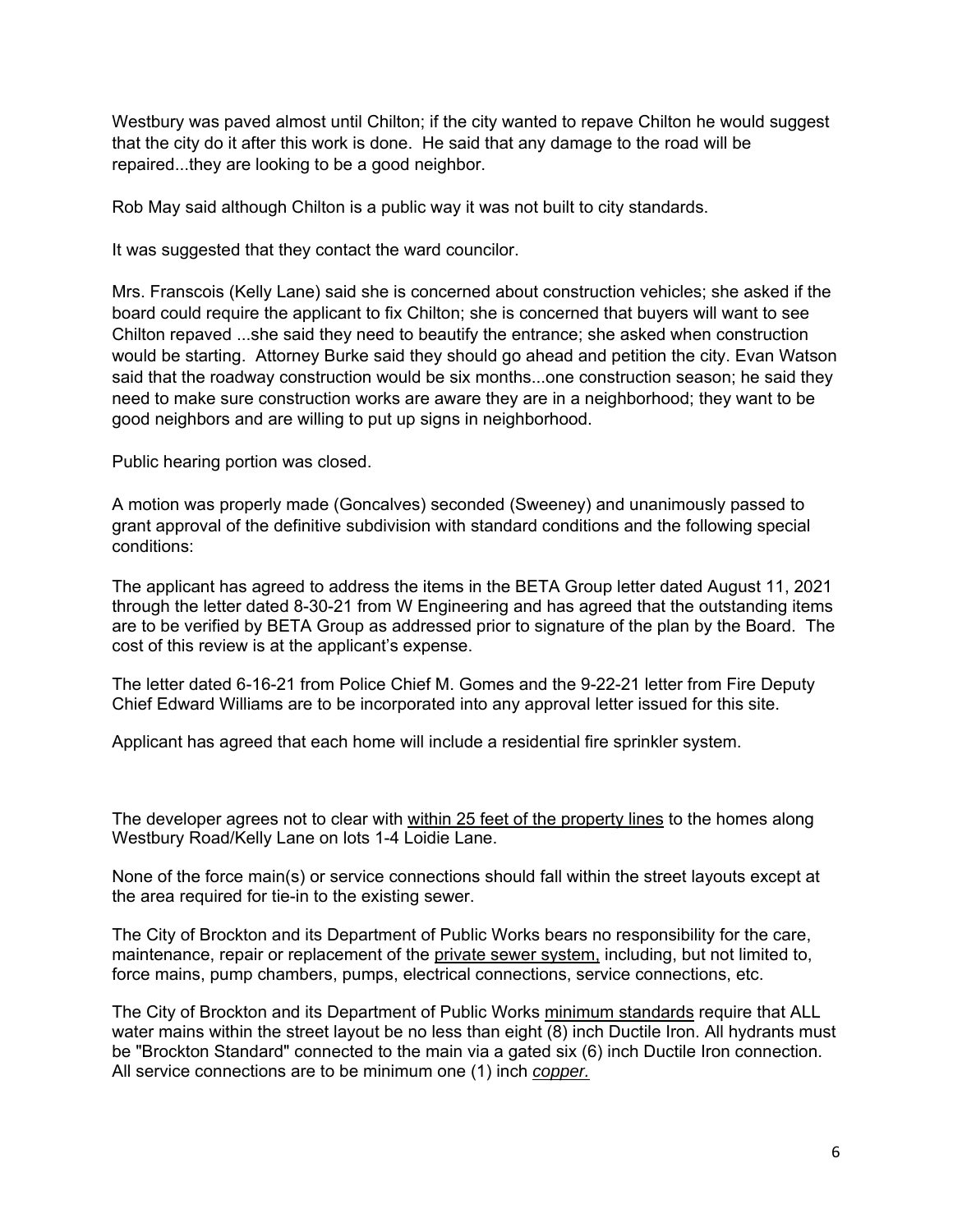The utility and access easement between the Emilia Estates and Cypress Woods subdivision must be aligned and the soils on their respective easements sufficiently compacted to accommodate potential emergency vehicles.

Approximate locations of the roof runoff infiltration systems should be shown on the plan. Final elevations and locations of the roof infiltration systems will be prepared at the Building Permit Plot Plan phase of the project.

Permanent markers (Bounds) are to be placed at all angle points, points of curvature and/or tangency, including the area on Westbury Road which extends from Kelly Lane southerly.

The applicant is to provide a copy of the final signed SWPPP.

A motion was properly made (Goncalves) seconded (Sweeney) and unanimously passed to grant the following waiver: Section IV B 5 which requires dead end streets to be no longer than 700', unless in the opinion of the Board, a greater length is necessitated.

A motion was properly made (Goncalves) seconded (Sweeney) and unanimously passed to grant the following waiver: Section V C which requires sidewalks to be 8' wide, constructed of cement concrete. It is requested the sidewalk be 5' of bituminous asphalt concrete and, 2.5' of grass, and 0.5' of granite curbing.

A motion was properly made (Goncalves) seconded (Sweeney) and unanimously passed as follows: The location of the fire alarm box is to be at the discretion of the fire chief.

Surety is to be by Covenant.

7. Definitive Subdivision Property: Map 11 Rt 56 Pl 25 Rockland Dr. Map 16 Rt 188 Part of Pl 97 Pleasant St Lots: 17 Applicant: Chilton Realty Trust Representative: Jacobs Driscoll Engineering Larry Hassan said that Greg Driscoll's wife works with him at Kelleher Williams and stated that he has no financial interest in the project and make a fair decision; Attorney Burke said that the applicant has not objections.

Attorney James Burke said they received a variance for lot for frontage from the ZBA; he said they have a shared emergency access with Emilia Estates.

Ed Jacobs said this subdivision is located of the existing portion of Cypress Dr. He said they are also providing an easement for emergency access and water looping. He said the 17 lots all meet the zoning for requirement for lot size; he said they also need a waiver for dead end street and they are no longer requesting a waiver for sidewalks and are putting in concrete sidewalks; he said they are also requesting a waiver for cover as they can't meet the requirement; he said they have met beta's requirements except for one item they keep going

There were no board questions.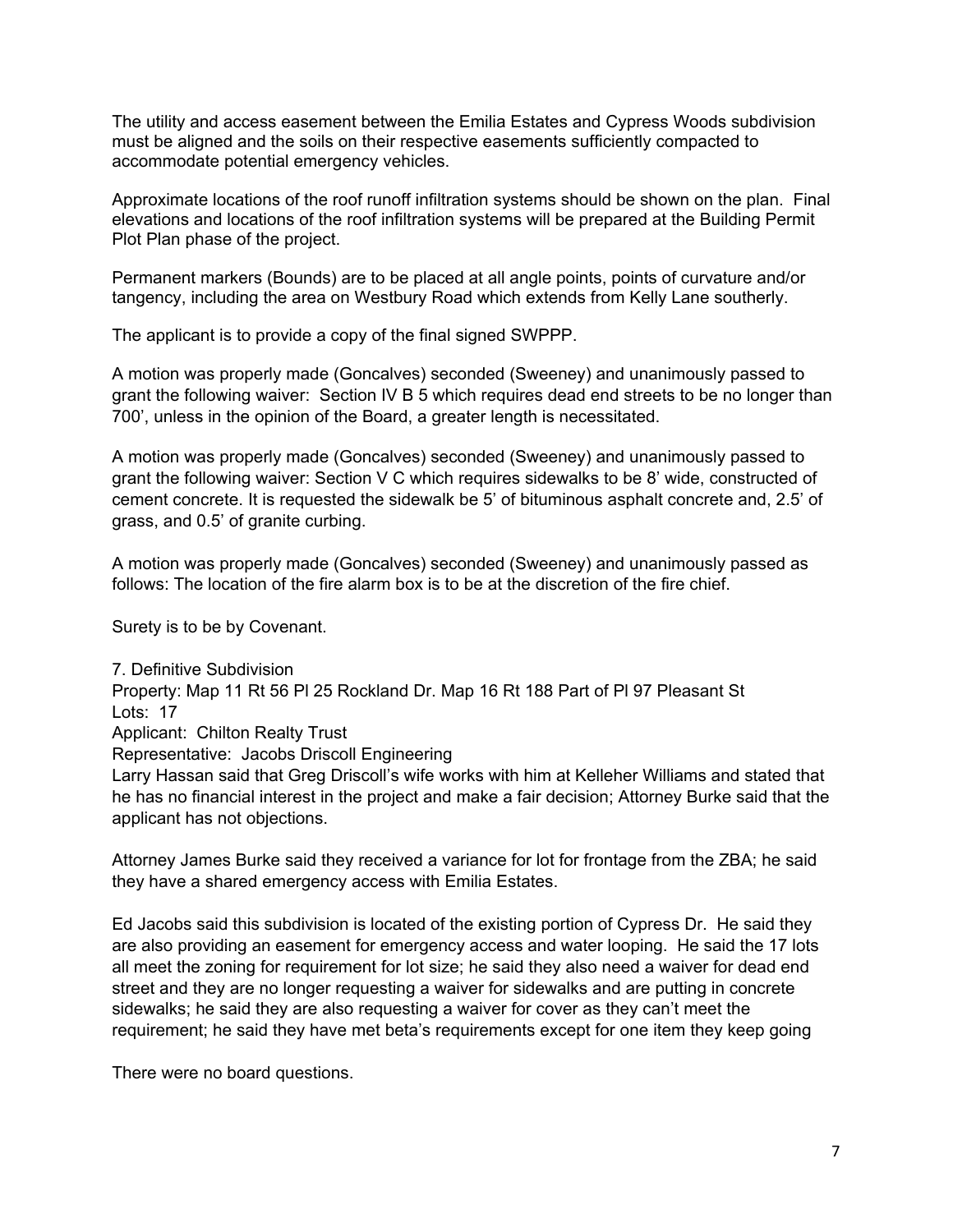Public comments:

Joanne Zine asked what are they doing with the existing culdesac and island. Ed Jacobs said they have not plans to alter the existing culdesac; he said that the pavement toward the east is off the public road and there is no easement.

Rob May said it is not an official cul de sac… there is no deed condition as in the prior subdivision...anything done to it would be at the at property owners discretion. She asked how do they proceed making this request; she said that the new cul de sac at end of Cypress will be a full right of way. Rob May said there is not enough property to build an island in the ROW. Ed Jabobs said that Cypress is a public way. Joanne Zine said there is no way to mitigate traffic into the new subdivision and the director said there is only one way in and one way out.

Public hearing portion closed.

A motion was properly made (Sweeney) seconded (Ambroise) and unanimously passed to grant approval of the definitive subdivision with standard conditions and the following special conditions:

The Planning Board is to receive a final letter from BETA Group that the outstanding items in their 9-23-21 were addressed to their satisfaction and the plan submitted for endorsement by the board is to address those concerns. The cost of this review is at the applicant's expense.

Applicant is to provide a copy of the final signed SWPPP.

 Chief Edward Williams are to be made part of any approval letter issued for this site. The letter dated 6-16-21 from Police Chief M. Gomes and the 9-22-21 letter from Fire Deputy

Applicant has agreed that each home will include a residential fire sprinkler system.

 All service connections are to be minimum one (1) inch *copper.* The City of Brockton and its Department of Public Works minimum standards require that ALL water mains within the street layout be no less than eight (8) inch Ductile Iron. All hydrants must be "Brockton Standard" connected to the main via a gated six (6) inch Ductile Iron connection.

The City of Brockton and its Department of Public Works bears no responsibility for the care, maintenance, repair or replacement of the private sewer system, including, but not limited to, force mains, pump chambers, pumps, electrical connections, service connections, etc.

None of the force main(s) or service connections should fall within the street layouts except at the area required for tie-in to the existing sewer.

Approximate locations of the roof runoff infiltration systems should be shown on the plan. Final elevations and locations of the roof infiltration systems will be prepared at the Building Permit Plot Plan phase of the project.

The utility and access easement between the Emilia Estates and Cypress Woods subdivision must be aligned and the soils on their respective easement sufficiently compacted to accommodate potential emergency vehicles.